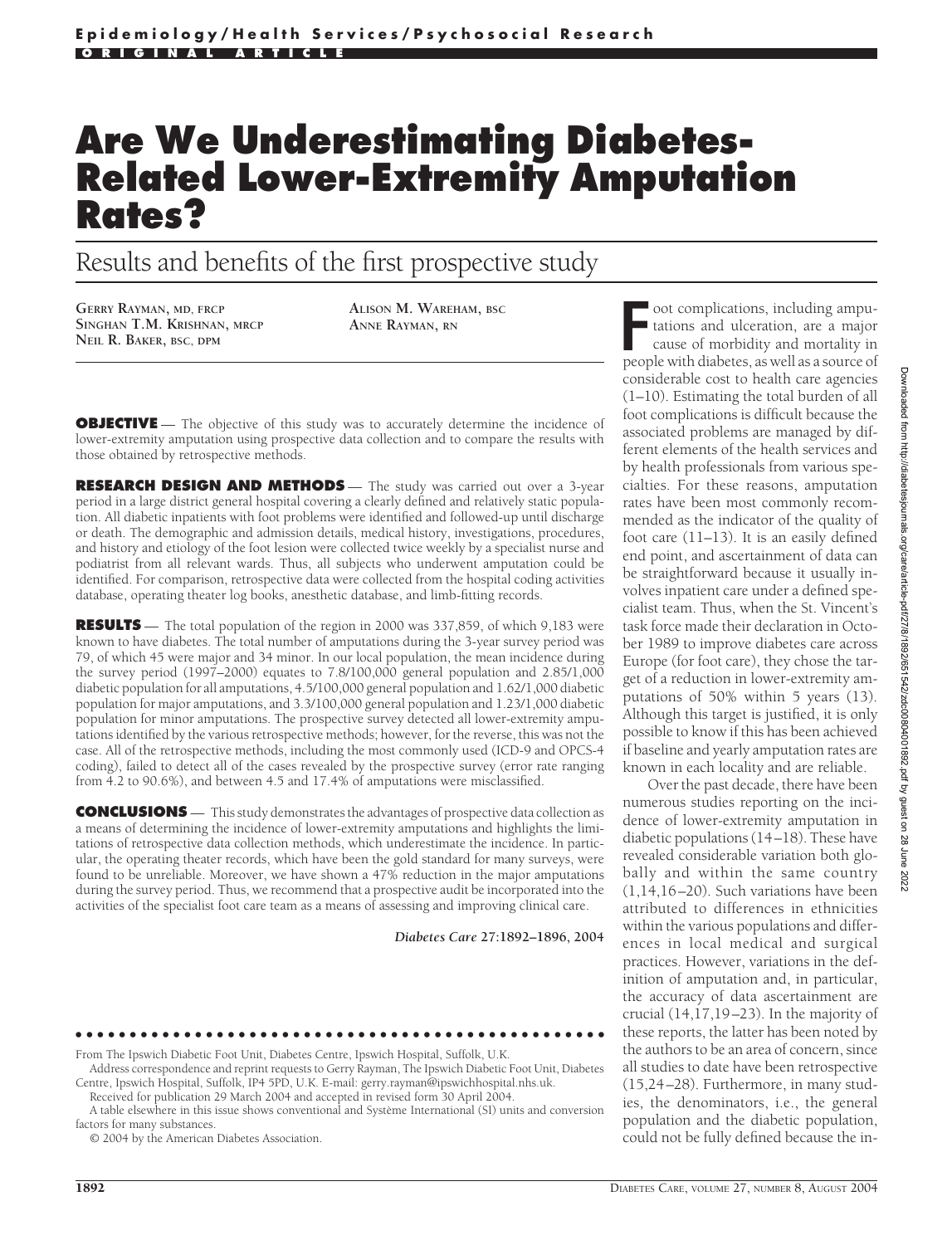**Table 1—***All nontraumatic amputations (major and minor) in diabetes and incidence over the 3-year study period*

|                                 | 1997–1998 | 1998–1999 | 1999–2000 |
|---------------------------------|-----------|-----------|-----------|
| All amputations                 | 32        | 23        | 24        |
| Rate/100,000 general population | 9.6       | 6.8       | 71        |
| Rate/1,000 diabetic population  | 3.48      | 2.50      | 2.61      |

stitutions covered catchment areas that overlap with other institutions (29).

To be accurate and complete, the data should ideally be based on a population within a defined area, rather than from specialist units with referral from an undefined population, and should be prospective so that cases are less likely to be missed. Thus, we designed a prospective study to accurately determine the incidence of lower-extremity amputation in our district general hospital, which serves a clearly defined and relatively static population. For comparison, we also calculated the incidence of lower-extremity amputation for the same population using the retrospective methods commonly used in other studies to estimate any potential inaccuracy arising from the use of retrospective assessment alone.

# **RESEARCH DESIGN AND**

**METHODS** — The survey was carried out in the Ipswich Hospital National Health Service Trust between October 1997 and September 2000. It was approved by and conducted according to the regulations of the hospital's audit department. The Ipswich Hospital is a large district general hospital that serves a predominantly Caucasian population (95%). The total population in 1998, 1999, and 2000 was 334,644, 335,749, and 337,859, respectively. Due to reorganization of the East Suffolk health authority (the catchment area covered by the hospital) into three primary care trusts, complete data based on the returns from all general practices for the diabetic population were available for the year 2000 only. We used these data for the entire 3-year study period. During 2000, the number of people registered to have diabetes was 9,183. The catchment population is well defined and comprises people living in a largely rural geographic area, from which there are few cross-boundary referrals for all medical and surgical specialties.

## Definition of amputation

A lower-extremity amputation was defined as the complete loss in the transverse anatomical plane of any part of the lower limb. All amputations were classified as either major or minor. Major amputations were defined as those above the ankle and minor as those below the ankle. Patients undergoing amputation as a result of trauma or tumor were excluded. Revisions of procedures within a 3-month period were considered as one, with the later procedure documented (e.g., revision of a below-knee to an above-knee amputation was recorded as an aboveknee amputation).

#### Prospective inpatient ward–based survey

The survey was carried out by a diabetes nurse and a podiatrist both specializing in diabetic foot problems. The study was conducted on all medical, geriatric surgical, and orthopedic wards. Before starting the study, all senior nursing staff on these wards were informed of the aims, rationale, and importance of the survey. The wards were visited twice weekly to identify all patients with diabetes and to follow-up those with any active foot problems and those who developed new foot problems during their hospital stay. These patients were then followed until discharge or death.

A structured data collection form was used to ensure consistent data collection by the investigators. This included demographic details, medical history, admission details, investigations and procedures, and the history and etiology (where discernable) of their foot lesion. This article solely reports the amputation data.

## Hospital activity coding procedures

The Ipswich hospital National Health Service Trust uses ICD-9 (*International Classification of Diseases, 9th revision*) and OPCS-4 (*Operating and Coding Procedures, version 4*) coding systems. Details of all the patients coded with lower-limb amputations were obtained at yearly intervals from the hospital's coding department. Their hospital notes were reviewed to select those with diabetes and to verify the amputation details.

## Operating theater records and anesthetic database

In addition to the hospital activity coding procedures, all amputations should appear in the theater records. The theater logbooks record surgical procedures performed in each operating theater for each day. The information is recorded manually by theater staff and verified by the operating surgeon and anesthetist. One of the investigators trawled the logbooks for each year to identify all entries referring to lower-extremity amputation. Dates, level of amputation, and patient hospital number were recorded.

Independent of the theater record, the anesthetic department also maintains a computerized database of all elective surgical procedures. This was also used to identify amputations.

The data on all amputations identified from these two sources were crosschecked with patient hospital notes to verify the procedure undertaken and to

| Table 2—Major nontraumatic amputations in diabetes and incidence rates over the 3-year |  |  |  |  |  |
|----------------------------------------------------------------------------------------|--|--|--|--|--|
| study period                                                                           |  |  |  |  |  |

|                                         | 1997-1998 | 1998-1999 | 1999-2000 |
|-----------------------------------------|-----------|-----------|-----------|
| Major amputations                       | 21        | 14        | 10        |
| Above/below knee                        | 5/16      | 5/9       | 3/7       |
| Male/female                             | 11/10     | 10/4      | 6/4       |
| Rate/100,000 (total) general population | 6.3       | 4.2       | 3.0       |
| Male/female                             | 6.7/5.8   | 6.1/2.3   | 3.6/2.3   |
| Rate/1,000 diabetic population          | 2.28      | 1.52      | 1.08      |
| Male/female                             | 1.20/1.08 | 1.08/0.43 | 0.65/0.43 |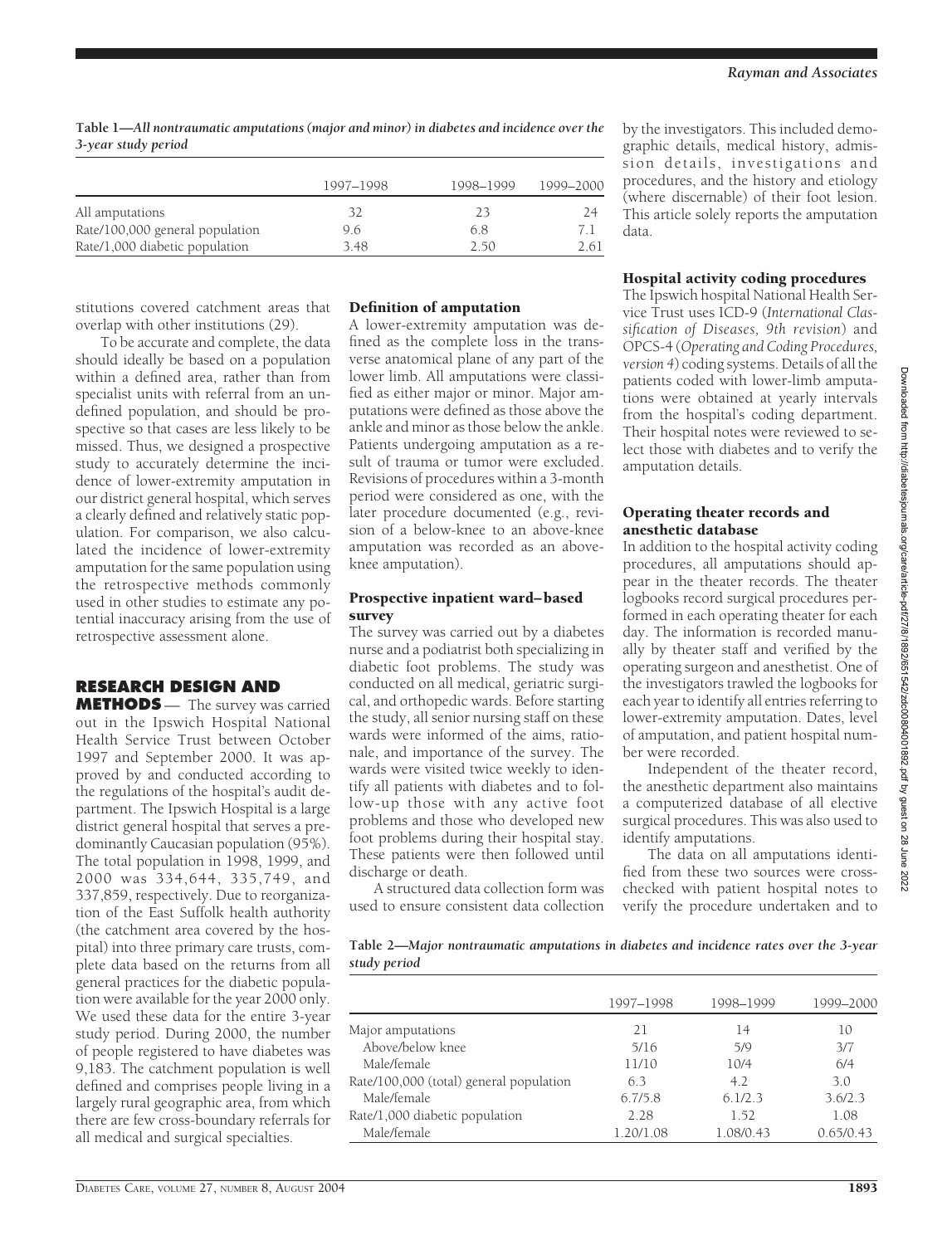| Table 3—Minor nontraumatic amputations in diabetes and incidence rates over the 3-year |  |  |  |  |  |
|----------------------------------------------------------------------------------------|--|--|--|--|--|
| study period                                                                           |  |  |  |  |  |

|                                         | 1997-1998 | 1998-1999 | 1999–2000 |
|-----------------------------------------|-----------|-----------|-----------|
| Minor amputations                       | 11        | O)        | 14        |
| Male/female                             | 8/3       | 8/1       | 10/4      |
| Rate/100,000 (total) general population | 3.3       | 27        | 4.1       |
| Male/female                             | 4.9/1.8   | 4.9/0.6   | 6.0/2.3   |
| Rate/1,000 diabetic population          | 1.20      | 0.98      | 1.52      |
| Male/female                             | 0.87/0.32 | 0.87/0.11 | 1.10/0.43 |

ascertain that the patient had a confirmed diagnosis of diabetes.

## Limb-fitting records

The geographical area within which the survey was conducted is served by three limb-fitting centers, all of which are in adjacent districts. Details of all patients with diabetes who attended these centers for artificial-lower limb prostheses were collected yearly.

## Statistical analysis

Incidence rates for all, major, and minor amputations were expressed per 100,000 of the general population and per 1,000 of the diabetic population. The different methods of data collection were compared to identify any discrepancies in the recorded amputations.

# **RESULTS**

## Amputation rates

The amputation rates expressed for both the diabetic and total population are shown in Table 1. There is a year-on-year trend for a fall in total and major amputations. The incidence of total amputations for 1997–1998, 1998–1999, and 1999– 2000 was 9.6, 6.8, and 7.1 per 100,000 of the general population, respectively, and 3.48, 2.50, and 2.61 per 1,000 people with diabetes, respectively (Table 1). For major amputations, the figures were 6.3, 4.2, and 3.0 per 100,000 of the general population and 2.28, 1.52, and 1.08 per 1,000 people with diabetes, respectively (Table 2). Minor amputations remained relatively unchanged (3.3, 2.7, and 4.1 per 100,000 of the general population and 1.20, 0.98, and 1.52 per 1,000 people with diabetes, respectively) (Table 3).

## Missed amputation data

The prospective ward survey method identified all amputations found by the other methods combined, and all amputation levels were found to be correctly recorded when rechecked with the notes. Thus, the prospective survey was used as the gold standard. Based on this, over the 3-year period, the Hospital Coding method missed between 4.2 and 8.7% of the total amputations (Table 4) and between 13.0 and 16.7% of the amputations were incorrectly classified (Table 5). Examples of the type of misclassification include noting an amputation but failing to record the history of diabetes and referring to an angioplasty as a procedure but failing to record the removal of a digit.

The theater record logbooks were even less accurate; between 12.5 and 22% of the amputations were not recorded and between 4.5 and 9.4% were incorrectly classified. Data for the anesthetic database were only available for the first 2 years of the survey due to an anesthetic database software problem. For these 2 years,  $\sim$ 9% of the amputations were not recorded and between 6.3 and 17.4% were incorrectly classified. The limb-fitting records were found to be highly unreliable, with 29 amputations (90.6%) missed in the first year. Thus, it was decided not to gather any further data after this year.

**CONCLUSIONS** — Lower-extremity amputations in people with diabetes are a major cause of morbidity and mortality and place a significant economic burden on society (1–10). The importance of cost-effective and comprehensive management programs for this potentially preventable complication cannot be underestimated. Accordingly, it is essential to have accurate information on the incidence of amputations to assess the impact of such programs. To date, all of the published studies have relied on retrospective data collection methods (11–18). To the best of our knowledge, this is the first study to use a prospective inpatient survey to accurately assess amputation rates.

With any retrospective method, there is the risk of the data not being entered in the first place, incorrect entry, and loss of data. We believe the risks are minimized when the data are collected prospectively, particularly if done by those with an interest in diabetic foot problems and who are also involved in the care of these individuals, as in the present study. Indeed, this appears to be the case because the current prospective survey detected all lower-extremity amputations identified by the various retrospective methods. However, the reverse was not the case. All the retrospective methods, including the most commonly used (ICD-9 and OPCS-4 coding), failed to detect all of the cases revealed by the prospective survey. The data from limb-fitting centers were the least accurate and indeed proved to be very unreliable. This may reflect the fact that many of the patients were elderly and too frail to become ambulant on prostheses and therefore elected to remain wheelchair bound. Also, several patients died before referral for the limb fitting. For these reasons, we abandoned this method after the first year. Theoretically, theater records should be reliable; however, this was not the case. Surprisingly, nearly 20% of amputations were not detected by this method. It is possible that some of the operations may not have been recorded or that the investigator failed to find all of the entries, as trawling through the records is tedious and time consuming. We also know that one theater record went missing. The hospital's anesthetic database,

## **Table 4—***Missed amputations*

|                                     | 1997-1998 | 1998-1999 | 1999-2000 |
|-------------------------------------|-----------|-----------|-----------|
| Hospital coding                     | 2(6.25)   | 2(8.7)    | 1(4.2)    |
| Theatre logbooks                    | 7(21.9)   | 5(21.7)   | 3(12.5)   |
| Anesthetic database                 | 3(9.4)    | 2(8.7)    | N/A       |
| Limb-fitting records                | 29(90.6)  | N/A       | N/A       |
| Data are n (%). N/A, not available. |           |           |           |

Downloaded from http://diabetesjournals.org/care/article-pdf/27/8/1892/651542/zdo00804001892.pdf by guest on 28 June 2022 Downloaded from http://diabetesjournals.org/care/article-pdf/27/8/1892/651542/zdc00804001892.pdf by guest on 28 June 2022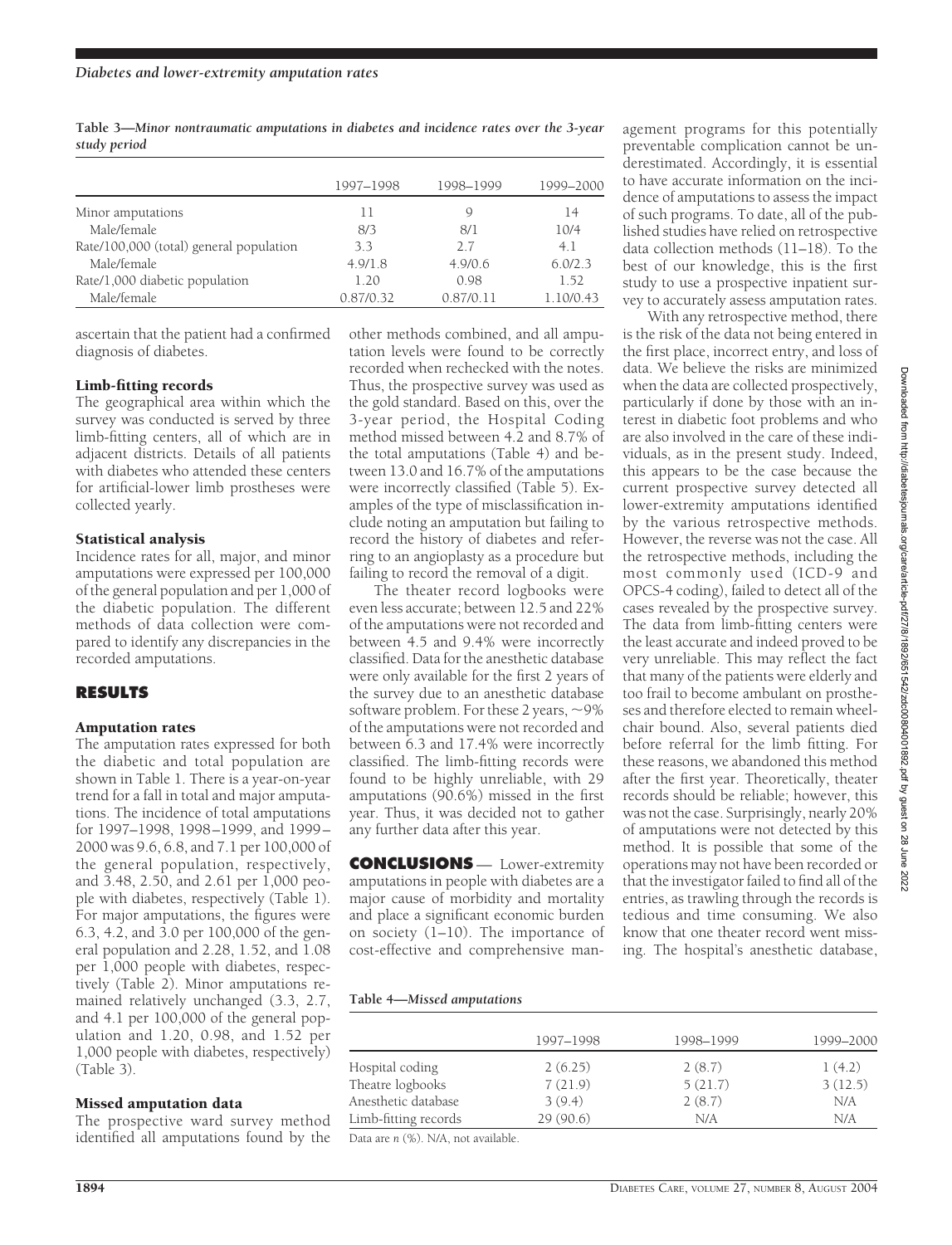## **Table 5—***Incorrectly coded amputations*

|                                         | 1997–1998         | 1998–1999       | 1999–2000         |
|-----------------------------------------|-------------------|-----------------|-------------------|
| Hospital coding                         | 5(15.6)<br>3(9.4) | 3(13)<br>2(8.7) | 4(16.7)<br>1(4.5) |
| Theatre logbooks<br>Anesthetic database | 2(6.25)           | 4(17.4)         | N/A               |
| Limb-fitting records                    | N/A               | N/A             | N/A               |

Data are *n* (%). N/A, not available.

though used for booking emergency procedures, was primarily designed to book and record elective procedures. Therefore, it is not surprising that it may have may missed some emergency amputations. Although the combined ICD-9 and OPCS-4 coding systems detected most of the amputations, 15% of cases were incorrectly classified.

A few recent reports have used the district diabetes database to determine their amputation rates (8). We were unable to comparatively assess this method, as there is no district-wide diabetes database for the population in this study. Nevertheless, we believe that many of the previously described problems also apply to this method, as the data are retrospectively entered. Furthermore, as the inpatient postoperative mortality is between 10 and 20%, the unrecorded numbers are likely to be high (27,30,31). Another potential error occurs as a result of individuals who are newly diagnosed with diabetes during their admission for amputation. They may not be entered into the diabetes district database until some time after their discharge into the community.

For several reasons, we believe that this prospective study provides the most accurate estimation of the incidence of lower-extremity amputation reported thus far. First, as we have demonstrated, this methodology maximizes case ascertainment. Second, the population covered lives in a well-defined geographical area where there is a low rate of migration and little cross-boundary referral, unlike the situation that tends to occur in many inner-city areas. The few such cases have been excluded from the analysis. Thus, we believe that the numerator and denominator used to calculate the incidence for the general population are accurate. In addition, the number of patients with diabetes in this population is well defined. It is based on the returns to the primary care trusts from all general practices within the

hospital's catchment area. Although there is the potential for some inaccuracy in these returns, this is very likely to be more accurate than the method used in many reports (28,32) in which amputation incidence was estimated from an assumed prevalence of diabetes (usually between 2.4 and 4.0%).

Prospective data collection may be seen as labor intensive, since it involves twice-weekly visits to all relevant hospital wards. Nevertheless, there were other significant benefits gained from these visits that we believe justify the time and cost. The diabetes foot team not only assisted with the care of many of these patients but also provided an important education resource for medical and nursing staff on these wards. We believe that this raised the awareness of the problems faced by inpatients with diabetes, including their susceptibility to pressure-induced heel ulcers and foot infection. This was demonstrated by proactive contacts from the wards, with queries and education requests to the diabetic foot team that were rare before the survey. These still continue. It is noticeable that during the 3 years of the study, the amputation rates fell consecutively, which may partly reflect this raised level of awareness and the resulting improved inpatient care. Of course, this is a relatively short period from which one should be careful in drawing such conclusions. Nevertheless, it is noticeable that the amputation rate at the outset was already low, with only few of the published studies describing such low rates (33,34). The beneficial outcomes of this survey have enabled us to recently secure funding to resume the survey.

In conclusion, all of the retrospective methods were found to have limitations and underestimated amputation rates when compared with those obtained by the prospective audit. Although ICD-9 and OPCS-4 coding missed only a small number of cases, this accounted for be-

#### tween 4 and 9% of the total number of diabetes-related lower-extremity amputations, an error that was compounded by the significant number of misclassifications. Such errors would have considerable resource implications considering the huge expenditure globally. Thus, we would recommend prospective survey as the most accurate means of auditing amputation rates. We would also recommend that this be incorporated into the activities of the specialist foot care team, as this strengthens the quality of data and has the benefits of improved clinical care.

#### **References**

- 1. van Houtum WH, Lavery LA: Outcomes associated with diabetes-related amputations in The Netherlands and in the state of California, USA. *J Intern Med* 240:227– 231, 1996
- 2. Armstrong DG: Is diabetic foot care efficacious or cost effective? *Ostomy Wound Manage* 47:28–32, 2001
- 3. Bild DE, Selby JV, Sinnock P, Browner WS, Braveman P, Showstack JA: Lowerextremity amputation in people with diabetes: epidemiology and prevention. *Diabetes Care* 12:24–31, 1989
- 4. Most RS, Sinnock P: The epidemiology of lower extremity amputations in diabetic individuals. *Diabetes Care* 6:87–91, 1983
- 5. Diabetes-related amputations of lower extremities in the Medicare population– Minnesota, 1993–1995. *MMWR Morb Mortal Wkly Rep* 47:649–652, 1998
- 6. Reiber GE, Lipsky BA, Gibbons GW: The burden of diabetic foot ulcers. *Am J Surg* 176:5S–10S, 1998
- 7. Ramsey SD, Newton K, Blough D, McCulloch DK, Sandhu N, Reiber GE, Wagner EH: Incidence, outcomes, and cost of foot ulcers in patients with diabetes. *Diabetes Care* 22:382–387, 1999
- 8. Moulik PK, Mtonga R, Gill GV: Amputation and mortality in new-onset diabetic foot ulcers stratified by etiology. *Diabetes Care* 26:491–494, 2003
- 9. Jeffcoate WJ, Harding KG: Diabetic foot ulcers. *Lancet* 361:1545–1551, 2003
- 10. Clarke P, Gray A, Legood R, Briggs A, Holman R: The impact of diabetes-related complications on healthcare costs: results from the United Kingdom Prospective Diabetes Study (UKPDS Study No. 65). *Diabet Med* 20:442–450, 2003
- 11. Department of Health and Human Services: *Healthy People 2000: National Health Promotion and Disease Prevention Objectives*. Washington, DC, U.S. Government Printing Office, 1991
- 12. Department of Health and Human Services. *Healthy People 2010: Understanding*